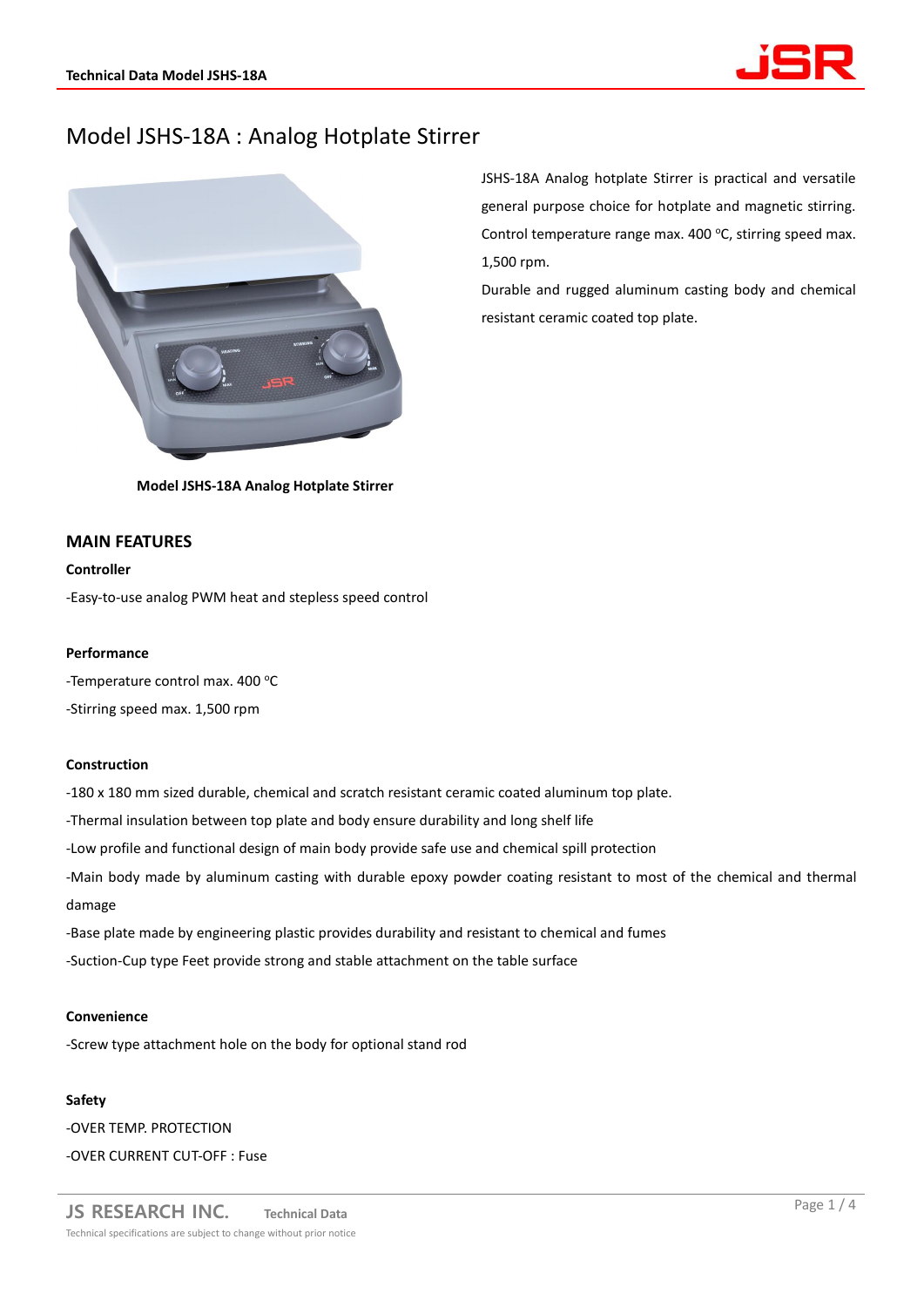

# **SPECIFICATIONS**

| <b>Description</b>             | MODEL JSHS-18A                             |
|--------------------------------|--------------------------------------------|
| <b>Performance Data</b>        |                                            |
| Temp. Range                    | Max. 400°C                                 |
| Speed Range                    | Max. 1500 rpm                              |
| Usable Magnetic Bar            | Max. 50 mm in length                       |
| <b>Stirring Capacity (H2O)</b> | 20 liter                                   |
|                                |                                            |
| <b>Controller</b>              |                                            |
| Type                           | Fine PWM Heat Control                      |
|                                | <b>Stepless Speed Control</b>              |
|                                | Independent ON/OFF Switch                  |
| Motor                          | <b>Brushless Shade Motor</b>               |
| Heater                         | 600 Watt                                   |
|                                |                                            |
| <b>Dimensions</b>              |                                            |
| Plate Dims. (W x D)            | 180 x 180 mm                               |
| Outer Dims. (W x D x H)        | 180 x 330 x 110 mm                         |
|                                |                                            |
| <b>Safety Data</b>             |                                            |
| Safety Device                  | Over Temp. Cut-Off                         |
|                                |                                            |
|                                | Over Current Cut-Off                       |
|                                |                                            |
| <b>Material Data</b>           |                                            |
| <b>Top Plate</b>               | Aluminum with ceramic coating              |
| Body                           | Aluminum casting with epoxy powder coating |
| Base                           | <b>Engineering Plastic</b>                 |
|                                |                                            |
| <b>Electrical Data</b>         |                                            |
| Rated voltage                  | 230 ± 10% VAC                              |
| Power frequency                | 50/60 Hz                                   |
| Nominal power                  | 620 Watt<br>$3.0 \text{ amp}$              |
| Phase                          | 1 Phase                                    |
| Plug configuration             | CEE 7/7 Schuko or BS 1363                  |
|                                |                                            |
| <b>Usable Condition</b>        |                                            |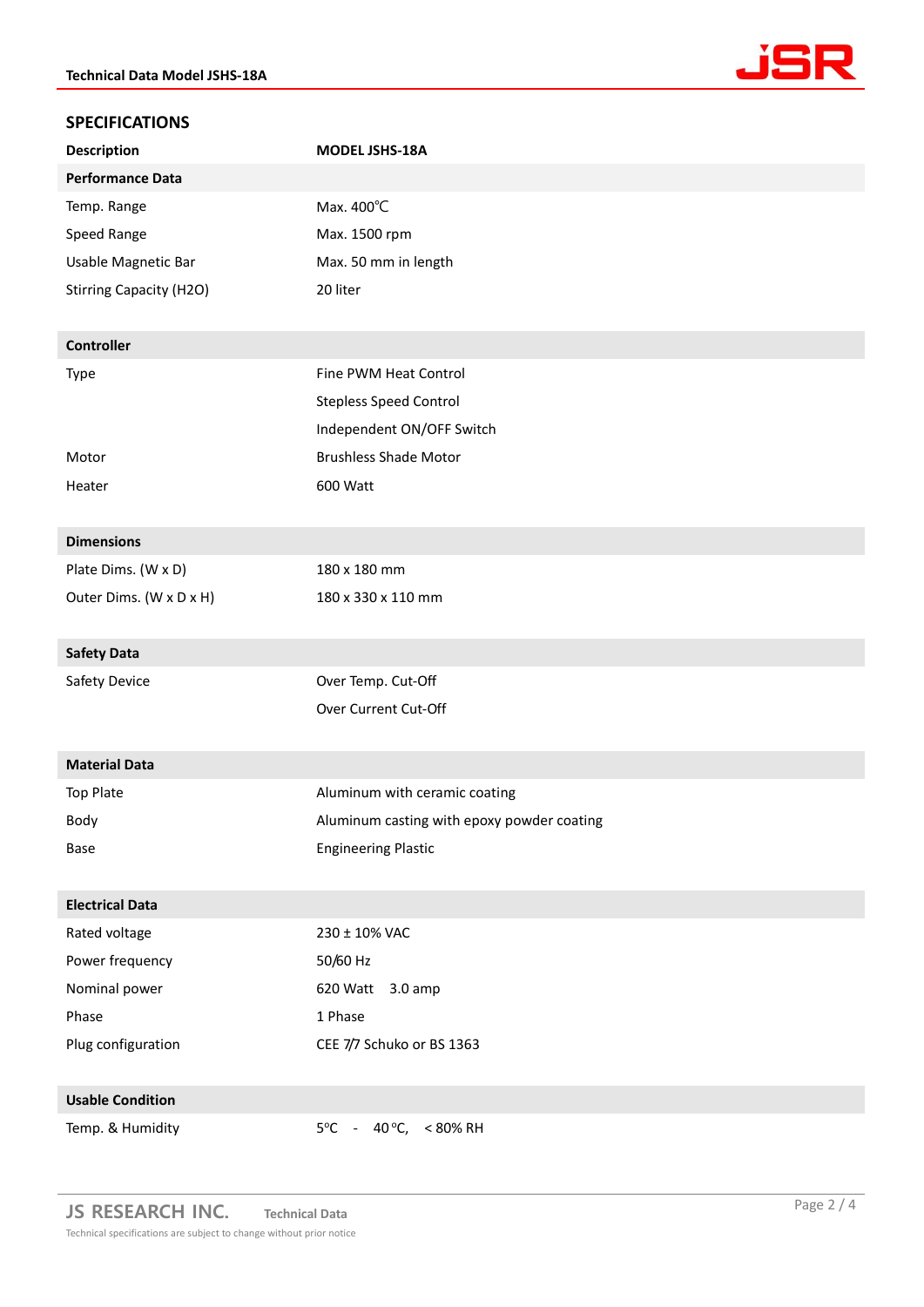

## **Packaging Data**

| Shipping Dims. (W x D x H) | 280 x 460 x 170 mm |
|----------------------------|--------------------|
| Type of packaging          | Carton             |
| Net Weight                 | 2.9 <sub>kg</sub>  |
| Shipping Weight            | 3.9 <sub>kg</sub>  |

# **ORDERING INFORMATION**

| Art. No.         | <b>Descriptions</b>      | <b>Voltage</b>     |
|------------------|--------------------------|--------------------|
| <b>JSHS-18A1</b> | Analog Hotplate Stirrer  | 230 VAC 1 ph 50 Hz |
| <b>JSHS-18A2</b> | Analog Hotplate Stirrer  | 230 VAC 1 ph 60 Hz |
|                  | including                |                    |
|                  | Instruction Manual: 1 EA |                    |
|                  | Warranty Card: 1 EA      |                    |

# **ACCESSORIES**



PHA-03S Stand Rod, Stainless Steel

| Art. No. | <b>Descriptions</b>                              |
|----------|--------------------------------------------------|
| PHA-03S  | Stand Rod. Stainless Steel                       |
| PHE-04H  | SET of Thermo Probe Holder, Clamp, Wire Clip 2ea |

# **WARRANTY**

1 Year